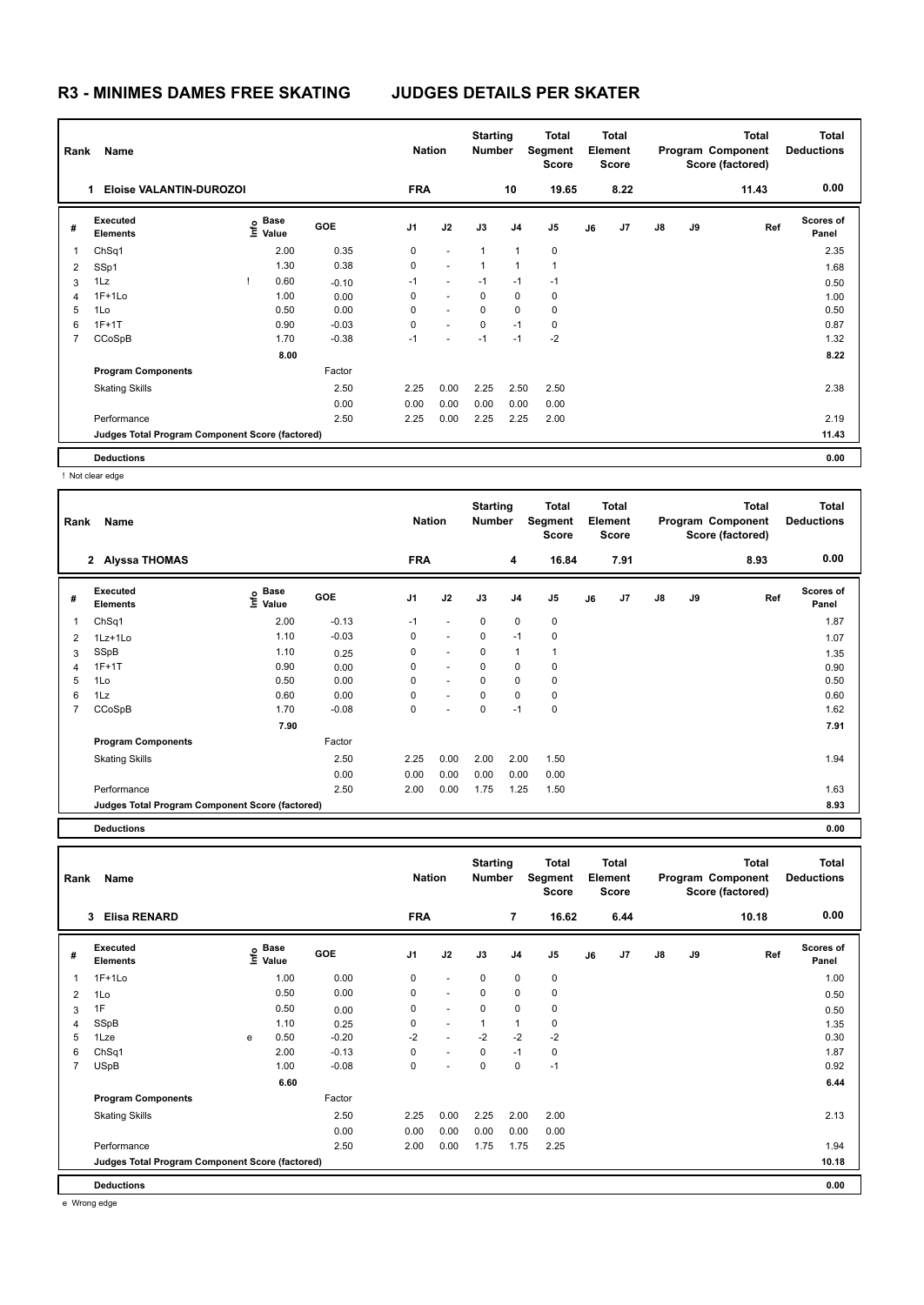|              | Name<br>Rank                                    |                                  |            | <b>Nation</b>  |                          | <b>Starting</b><br><b>Number</b> |                | Total<br>Segment<br><b>Score</b> |    | Total<br>Element<br><b>Score</b> |               | <b>Total</b><br>Program Component<br>Score (factored) |      | Total<br><b>Deductions</b> |
|--------------|-------------------------------------------------|----------------------------------|------------|----------------|--------------------------|----------------------------------|----------------|----------------------------------|----|----------------------------------|---------------|-------------------------------------------------------|------|----------------------------|
|              | 4 Camille BELAN                                 |                                  |            | <b>FRA</b>     |                          |                                  | 8              | 16.01                            |    | 6.93                             |               |                                                       | 9.08 | 0.00                       |
| #            | Executed<br><b>Elements</b>                     | <b>Base</b><br>e Base<br>⊆ Value | <b>GOE</b> | J <sub>1</sub> | J2                       | J3                               | J <sub>4</sub> | J5                               | J6 | J <sub>7</sub>                   | $\mathsf{J}8$ | J9                                                    | Ref  | <b>Scores of</b><br>Panel  |
| $\mathbf{1}$ | <b>CUSpB</b>                                    | 1.50                             | $-0.08$    | $\mathbf 0$    | $\overline{\phantom{a}}$ | $\mathbf 0$                      | $-1$           | $\mathbf 0$                      |    |                                  |               |                                                       |      | 1.42                       |
| 2            | ChSq1                                           | 2.00                             | $-0.25$    | $-1$           | $\overline{\phantom{a}}$ | $\Omega$                         | $-1$           | 0                                |    |                                  |               |                                                       |      | 1.75                       |
| 3            | $1S+1Lo$                                        | 0.90                             | 0.00       | 0              | $\overline{\phantom{a}}$ | $\mathbf 0$                      | 0              | 0                                |    |                                  |               |                                                       |      | 0.90                       |
| 4            | $1F+1Lo$                                        | 1.00                             | 0.00       | 0              | $\sim$                   | $\Omega$                         | 0              | $\mathbf 0$                      |    |                                  |               |                                                       |      | 1.00                       |
| 5            | 1S                                              | 0.40                             | $-0.08$    | $-1$           | $\sim$                   | $-1$                             | $\mathbf 0$    | $-1$                             |    |                                  |               |                                                       |      | 0.32                       |
| 6            | 1F                                              | 0.50                             | $-0.03$    | 0              | $\overline{\phantom{a}}$ | $\mathbf 0$                      | $-1$           | 0                                |    |                                  |               |                                                       |      | 0.47                       |
| 7            | SSp1                                            | 1.30                             | $-0.23$    | $-1$           |                          | $-2$                             | 0              | $\pmb{0}$                        |    |                                  |               |                                                       |      | 1.07                       |
|              |                                                 | 7.60                             |            |                |                          |                                  |                |                                  |    |                                  |               |                                                       |      | 6.93                       |
|              | <b>Program Components</b>                       |                                  | Factor     |                |                          |                                  |                |                                  |    |                                  |               |                                                       |      |                            |
|              | <b>Skating Skills</b>                           |                                  | 2.50       | 2.00           | 0.00                     | 1.75                             | 2.00           | 2.00                             |    |                                  |               |                                                       |      | 1.94                       |
|              |                                                 |                                  | 0.00       | 0.00           | 0.00                     | 0.00                             | 0.00           | 0.00                             |    |                                  |               |                                                       |      |                            |
|              | Performance                                     |                                  | 2.50       | 1.75           | 0.00                     | 1.25                             | 1.75           | 2.00                             |    |                                  |               |                                                       |      | 1.69                       |
|              | Judges Total Program Component Score (factored) |                                  |            |                |                          |                                  |                |                                  |    |                                  |               |                                                       |      | 9.08                       |
|              | <b>Deductions</b>                               |                                  |            |                |                          |                                  |                |                                  |    |                                  |               |                                                       |      | 0.00                       |

| Name<br>Rank   |                                                 |    |                   |            |                | <b>Starting</b><br><b>Nation</b><br><b>Number</b> |             | Total<br>Segment<br><b>Score</b> |                | <b>Total</b><br>Element<br><b>Score</b> |      |               |    | <b>Total</b><br>Program Component<br>Score (factored) | Total<br><b>Deductions</b> |
|----------------|-------------------------------------------------|----|-------------------|------------|----------------|---------------------------------------------------|-------------|----------------------------------|----------------|-----------------------------------------|------|---------------|----|-------------------------------------------------------|----------------------------|
|                | 5 Lou AUSSANT                                   |    |                   |            | <b>FRA</b>     |                                                   |             | $\overline{2}$                   | 15.09          |                                         | 5.71 |               |    | 9.38                                                  | 0.00                       |
| #              | Executed<br><b>Elements</b>                     |    | e Base<br>⊆ Value | <b>GOE</b> | J <sub>1</sub> | J2                                                | J3          | J <sub>4</sub>                   | J <sub>5</sub> | J6                                      | J7   | $\mathsf{J}8$ | J9 | Ref                                                   | <b>Scores of</b><br>Panel  |
| 1              | $1F+1T<<$                                       | << | 0.50              | $-0.23$    | $-2$           | $\overline{\phantom{a}}$                          | $-3$        | $-2$                             | $-2$           |                                         |      |               |    |                                                       | 0.27                       |
| 2              | CCoSpBV                                         |    | 1.50              | $-0.38$    | $-1$           | $\overline{a}$                                    | $-1$        | $-1$                             | $-2$           |                                         |      |               |    |                                                       | 1.12                       |
| 3              | 1Lo                                             |    | 0.50              | 0.05       | 0              | $\overline{a}$                                    | $\mathbf 0$ | $\mathbf{1}$                     | $\mathbf 0$    |                                         |      |               |    |                                                       | 0.55                       |
| 4              | StSqB                                           |    | 1.50              | $-0.30$    | $-1$           | $\sim$                                            | $-2$        | $-1$                             | 0              |                                         |      |               |    |                                                       | 1.20                       |
| 5              | $1Lo+1T$                                        |    | 0.90              | $-0.05$    | $-1$           | $\sim$                                            | $\Omega$    | $-1$                             | 0              |                                         |      |               |    |                                                       | 0.85                       |
| 6              | 1F                                              |    | 0.50              | 0.00       | 0              | $\overline{a}$                                    | $\Omega$    | 0                                | 0              |                                         |      |               |    |                                                       | 0.50                       |
| $\overline{7}$ | SSp1                                            |    | 1.30              | $-0.08$    | $-1$           |                                                   | 0           | 0                                | 0              |                                         |      |               |    |                                                       | 1.22                       |
|                |                                                 |    | 6.70              |            |                |                                                   |             |                                  |                |                                         |      |               |    |                                                       | 5.71                       |
|                | <b>Program Components</b>                       |    |                   | Factor     |                |                                                   |             |                                  |                |                                         |      |               |    |                                                       |                            |
|                | <b>Skating Skills</b>                           |    |                   | 2.50       | 2.25           | 0.00                                              | 1.75        | 2.25                             | 2.00           |                                         |      |               |    |                                                       | 2.06                       |
|                |                                                 |    |                   | 0.00       | 0.00           | 0.00                                              | 0.00        | 0.00                             | 0.00           |                                         |      |               |    |                                                       |                            |
|                | Performance                                     |    |                   | 2.50       | 1.75           | 0.00                                              | 1.25        | 2.00                             | 1.75           |                                         |      |               |    |                                                       | 1.69                       |
|                | Judges Total Program Component Score (factored) |    |                   |            |                |                                                   |             |                                  |                |                                         |      |               |    |                                                       | 9.38                       |
|                | <b>Deductions</b>                               |    |                   |            |                |                                                   |             |                                  |                |                                         |      |               |    |                                                       | 0.00                       |

<< Downgraded jump

| Rank | Name                                            |                   |            | <b>Nation</b>  |                          | <b>Starting</b><br><b>Number</b> |                | <b>Total</b><br>Segment<br><b>Score</b> |    | <b>Total</b><br>Element<br><b>Score</b> |               |    | Total<br>Program Component<br>Score (factored) | <b>Total</b><br><b>Deductions</b> |
|------|-------------------------------------------------|-------------------|------------|----------------|--------------------------|----------------------------------|----------------|-----------------------------------------|----|-----------------------------------------|---------------|----|------------------------------------------------|-----------------------------------|
|      | <b>Maelle DORDAIN KOMORI</b><br>6               |                   |            | <b>FRA</b>     |                          |                                  | 3              | 15.05                                   |    | 6.62                                    |               |    | 8.43                                           | 0.00                              |
| #    | Executed<br><b>Elements</b>                     | e Base<br>⊆ Value | <b>GOE</b> | J <sub>1</sub> | J2                       | J3                               | J <sub>4</sub> | J <sub>5</sub>                          | J6 | J <sub>7</sub>                          | $\mathsf{J}8$ | J9 | Ref                                            | <b>Scores of</b><br>Panel         |
| 1    | SSp1                                            | 1.30              | 0.25       | 0              | $\ddot{\phantom{1}}$     | $\mathbf{1}$                     | $\mathbf{1}$   | $\mathbf 0$                             |    |                                         |               |    |                                                | 1.55                              |
| 2    | $1F+1Lo$                                        | 1.00              | $-0.30$    | $-3$           | $\overline{\phantom{a}}$ | $-3$                             | $-3$           | $-3$                                    |    |                                         |               |    |                                                | 0.70                              |
| 3    | $1S+1Lo$                                        | 0.90              | $-0.03$    | $-1$           | $\sim$                   | 0                                | 0              | 0                                       |    |                                         |               |    |                                                | 0.87                              |
| 4    | 1S                                              | 0.40              | 0.00       | 0              | $\overline{\phantom{a}}$ | 0                                | $\mathbf 0$    | $\pmb{0}$                               |    |                                         |               |    |                                                | 0.40                              |
| 5    | ChSq1                                           | 2.00              | 0.18       | 0              | $\ddot{\phantom{1}}$     | $\Omega$                         | $\overline{1}$ | $\mathbf 0$                             |    |                                         |               |    |                                                | 2.18                              |
| 6    | 1F                                              | 0.50              | $-0.05$    | 0              | $\ddot{\phantom{1}}$     | $\mathbf 0$                      | $-1$           | $-1$                                    |    |                                         |               |    |                                                | 0.45                              |
| 7    | <b>USpB</b>                                     | 1.00              | $-0.53$    | $-2$           | $\overline{\phantom{a}}$ | $-2$                             | $-2$           | $-1$                                    |    |                                         |               |    |                                                | 0.47                              |
|      |                                                 | 7.10              |            |                |                          |                                  |                |                                         |    |                                         |               |    |                                                | 6.62                              |
|      | <b>Program Components</b>                       |                   | Factor     |                |                          |                                  |                |                                         |    |                                         |               |    |                                                |                                   |
|      | <b>Skating Skills</b>                           |                   | 2.50       | 1.75           | 0.00                     | 2.00                             | 2.00           | 1.50                                    |    |                                         |               |    |                                                | 1.81                              |
|      |                                                 |                   | 0.00       | 0.00           | 0.00                     | 0.00                             | 0.00           | 0.00                                    |    |                                         |               |    |                                                |                                   |
|      | Performance                                     |                   | 2.50       | 1.75           | 0.00                     | 1.50                             | 1.75           | 1.25                                    |    |                                         |               |    |                                                | 1.56                              |
|      | Judges Total Program Component Score (factored) |                   |            |                |                          |                                  |                |                                         |    |                                         |               |    |                                                | 8.43                              |
|      | <b>Deductions</b>                               |                   |            |                |                          |                                  |                |                                         |    |                                         |               |    |                                                | 0.00                              |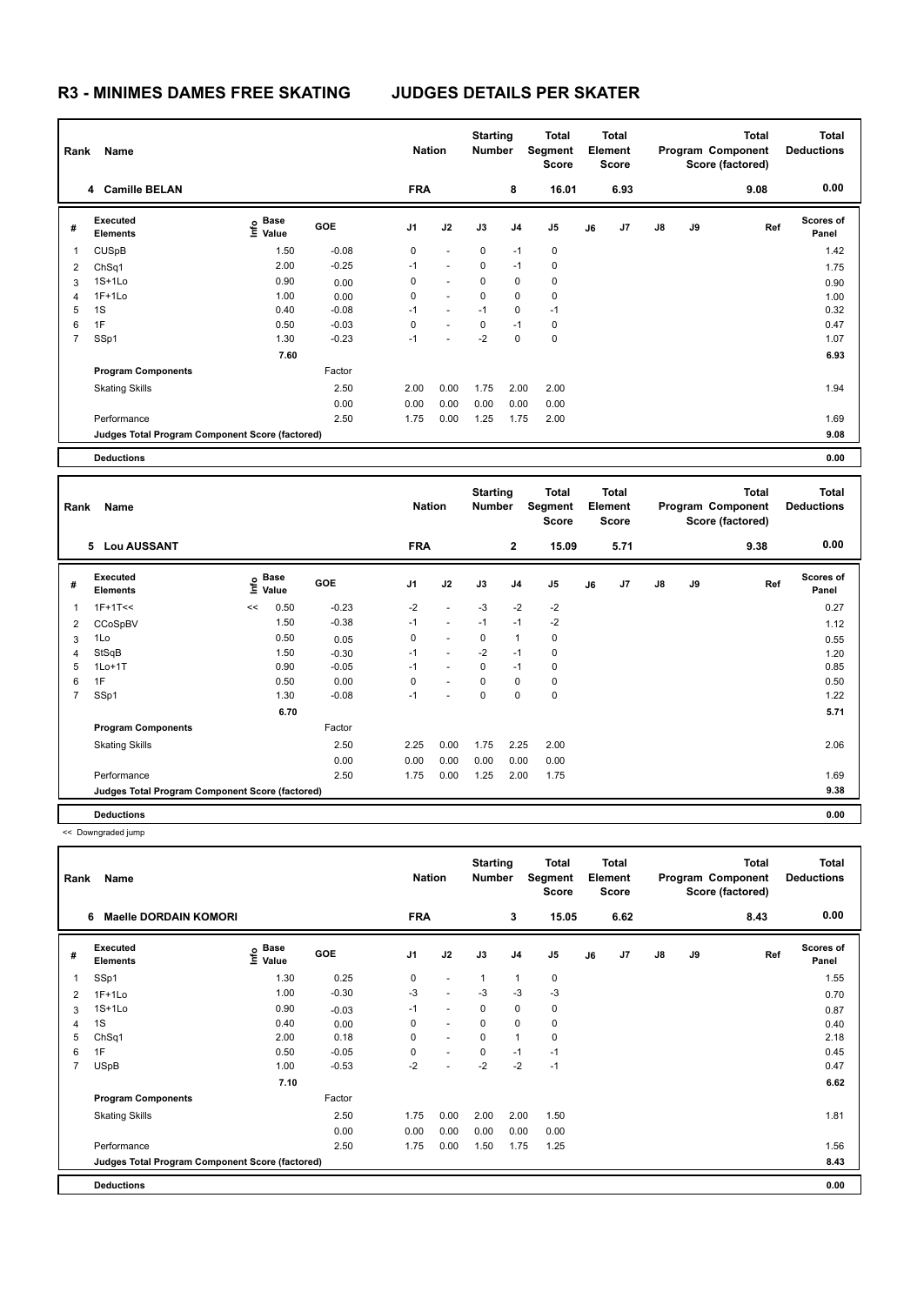|                | Name<br>Rank                                    |                                  |         |            | <b>Nation</b> | <b>Starting</b><br><b>Number</b> |                | Total<br>Segment<br><b>Score</b> | <b>Total</b><br>Element<br><b>Score</b> |                |               |    | <b>Total</b><br>Program Component<br>Score (factored) | Total<br><b>Deductions</b> |  |
|----------------|-------------------------------------------------|----------------------------------|---------|------------|---------------|----------------------------------|----------------|----------------------------------|-----------------------------------------|----------------|---------------|----|-------------------------------------------------------|----------------------------|--|
|                | <b>Ninon BARDEAU</b><br>7                       |                                  |         | <b>FRA</b> |               |                                  | 6              | 13.72                            |                                         | 4.82           |               |    | 8.90                                                  | 0.00                       |  |
| #              | Executed<br><b>Elements</b>                     | <b>Base</b><br>e Base<br>⊆ Value | GOE     | J1         | J2            | J3                               | J <sub>4</sub> | J5                               | J6                                      | J <sub>7</sub> | $\mathsf{J}8$ | J9 | Ref                                                   | <b>Scores of</b><br>Panel  |  |
| 1              | 1Lo                                             | 0.50                             | 0.00    | 0          | $\sim$        | $\Omega$                         | 0              | $\mathbf 0$                      |                                         |                |               |    |                                                       | 0.50                       |  |
| 2              | $1F+1T$                                         | 0.90                             | $-0.03$ | $-1$       | $\sim$        | $\mathbf 0$                      | 0              | $\mathbf 0$                      |                                         |                |               |    |                                                       | 0.87                       |  |
| 3              | CSp                                             | 0.00                             | 0.00    |            |               |                                  |                | $\overline{\phantom{a}}$         |                                         |                |               |    |                                                       | 0.00                       |  |
| $\overline{4}$ | StSqB                                           | 1.50                             | $-0.60$ | $-2$       | $\sim$        | $-2$                             | $-2$           | $-2$                             |                                         |                |               |    |                                                       | 0.90                       |  |
| 5              | $1Lo+1T$                                        | 0.90                             | $-0.05$ | $-1$       | $\omega$      | 0                                | $\mathbf 0$    | $-1$                             |                                         |                |               |    |                                                       | 0.85                       |  |
| 6              | 1F                                              | 0.50                             | 0.00    | 0          | $\sim$        | $\mathbf 0$                      | 0              | 0                                |                                         |                |               |    |                                                       | 0.50                       |  |
| $\overline{7}$ | CCoSpBV                                         | 1.50                             | $-0.30$ | $-2$       |               | $-1$                             | $-1$           | $\mathbf 0$                      |                                         |                |               |    |                                                       | 1.20                       |  |
|                |                                                 | 5.80                             |         |            |               |                                  |                |                                  |                                         |                |               |    |                                                       | 4.82                       |  |
|                | <b>Program Components</b>                       |                                  | Factor  |            |               |                                  |                |                                  |                                         |                |               |    |                                                       |                            |  |
|                | <b>Skating Skills</b>                           |                                  | 2.50    | 1.75       | 0.00          | 2.00                             | 2.25           | 2.00                             |                                         |                |               |    |                                                       | 2.00                       |  |
|                |                                                 |                                  | 0.00    | 0.00       | 0.00          | 0.00                             | 0.00           | 0.00                             |                                         |                |               |    |                                                       |                            |  |
|                | Performance                                     |                                  | 2.50    | 1.50       | 0.00          | 1.50                             | 1.50           | 1.75                             |                                         |                |               |    |                                                       | 1.56                       |  |
|                | Judges Total Program Component Score (factored) |                                  |         |            |               |                                  |                |                                  |                                         |                |               |    |                                                       | 8.90                       |  |
|                | <b>Deductions</b>                               |                                  |         |            |               |                                  |                |                                  |                                         |                |               |    |                                                       | 0.00                       |  |

**Total Deductions Total Program Component Score (factored) Total Element Segment Score Total Score Starting Rank Name Nation Number # Executed Elements Base Value GOE J1 J2 J3 J4 J5 J6 J7 J8 J9 Scores of Panel** 1 0.50 -0.20 -2 - -2 -2 -2 **Ref**  1Lze e 0.30 **Info 8 Jeanne LEPECULIER FRA 9 11.04 4.16 6.88 0.00** 2 SSpB 1.10 -0.38 -2 - 0 -2 -1 0.72 3 1F+1Lo 1.00 0.00 0 - 0 0 0 1.00 4 ChSq1 2.00 -0.63 -2 - -1 -1 -1 1.37 5 1F+1T<< << 0.50 -0.23 -2 - -3 -2 -2 0.27 6 1Lo 0.50 0.00 0 - 0 0 0 0.50 7 CUSp 0.00 0.00 - - - - - 0.00  **5.60 4.16 Program Components**  Skating Skills 1.50 2.50 1.50 0.00 1.25 1.75 1.50 Factor 1.50 0.00 1.25 1.75 1.50 1.50 0.00 0.00 0.00 0.00 0.00 0.00 Performance 2.50 1.25 0.00 1.00 1.25 1.50 1.25 **Deductions 0.00 Judges Total Program Component Score (factored) 6.88**

<< Downgraded jump e Wrong edge

|                | Name<br>Rank                                    |         |                   |            | <b>Nation</b>  |                          | <b>Starting</b><br><b>Number</b> |                | <b>Total</b><br>Segment<br><b>Score</b> | <b>Total</b><br>Element<br><b>Score</b> |      | Program Component |    | Total<br>Score (factored) | <b>Total</b><br><b>Deductions</b> |  |
|----------------|-------------------------------------------------|---------|-------------------|------------|----------------|--------------------------|----------------------------------|----------------|-----------------------------------------|-----------------------------------------|------|-------------------|----|---------------------------|-----------------------------------|--|
|                | <b>Lilou BOISBOUVIER</b><br>9                   |         |                   |            | <b>FRA</b>     |                          |                                  | 5              | 10.67                                   |                                         | 4.39 |                   |    | 6.28                      | 0.00                              |  |
| #              | Executed<br><b>Elements</b>                     |         | e Base<br>⊆ Value | <b>GOE</b> | J <sub>1</sub> | J2                       | J3                               | J <sub>4</sub> | J <sub>5</sub>                          | J6                                      | J7   | $\mathsf{J}8$     | J9 | Ref                       | <b>Scores of</b><br>Panel         |  |
| 1              | $1S+1T$                                         |         | 0.80              | $-0.15$    | $-2$           | $\overline{a}$           | $-3$                             | $\mathbf 0$    | $-1$                                    |                                         |      |                   |    |                           | 0.65                              |  |
| 2              | <b>USpB</b>                                     |         | 1.00              | 0.00       | 0              | $\overline{a}$           | $\mathbf 0$                      | $\mathbf 0$    | 0                                       |                                         |      |                   |    |                           | 1.00                              |  |
| 3              | ChSq1                                           |         | 2.00              | $-0.75$    | $-1$           | $\overline{a}$           | $-1$                             | $-1$           | $-3$                                    |                                         |      |                   |    |                           | 1.25                              |  |
| 4              | 1Lo                                             |         | 0.50              | $-0.03$    | 0              | $\overline{a}$           | 0                                | $\mathbf 0$    | $-1$                                    |                                         |      |                   |    |                           | 0.47                              |  |
| 5              | SSp                                             |         | 0.00              | 0.00       | ٠              | $\overline{\phantom{a}}$ | $\sim$                           | ٠              | $\sim$                                  |                                         |      |                   |    |                           | 0.00                              |  |
| 6              | $1S+1Lo$                                        |         | 0.90              | $-0.10$    | 0              | $\overline{\phantom{a}}$ | $-1$                             | $-2$           | $-1$                                    |                                         |      |                   |    |                           | 0.80                              |  |
| $\overline{7}$ | 1F<                                             | $\prec$ | 0.40              | $-0.18$    | $-2$           |                          | $-2$                             | $-2$           | $-1$                                    |                                         |      |                   |    |                           | 0.22                              |  |
|                |                                                 |         | 5.60              |            |                |                          |                                  |                |                                         |                                         |      |                   |    |                           | 4.39                              |  |
|                | <b>Program Components</b>                       |         |                   | Factor     |                |                          |                                  |                |                                         |                                         |      |                   |    |                           |                                   |  |
|                | <b>Skating Skills</b>                           |         |                   | 2.50       | 1.50           | 0.00                     | 1.25                             | 1.25           | 1.50                                    |                                         |      |                   |    |                           | 1.38                              |  |
|                |                                                 |         |                   | 0.00       | 0.00           | 0.00                     | 0.00                             | 0.00           | 0.00                                    |                                         |      |                   |    |                           |                                   |  |
|                | Performance                                     |         |                   | 2.50       | 1.25           | 0.00                     | 1.00                             | 1.00           | 1.25                                    |                                         |      |                   |    |                           | 1.13                              |  |
|                | Judges Total Program Component Score (factored) |         |                   |            |                |                          |                                  |                |                                         |                                         |      |                   |    |                           | 6.28                              |  |
|                | <b>Deductions</b>                               |         |                   |            |                |                          |                                  |                |                                         |                                         |      |                   |    |                           | 0.00                              |  |

< Under-rotated jump